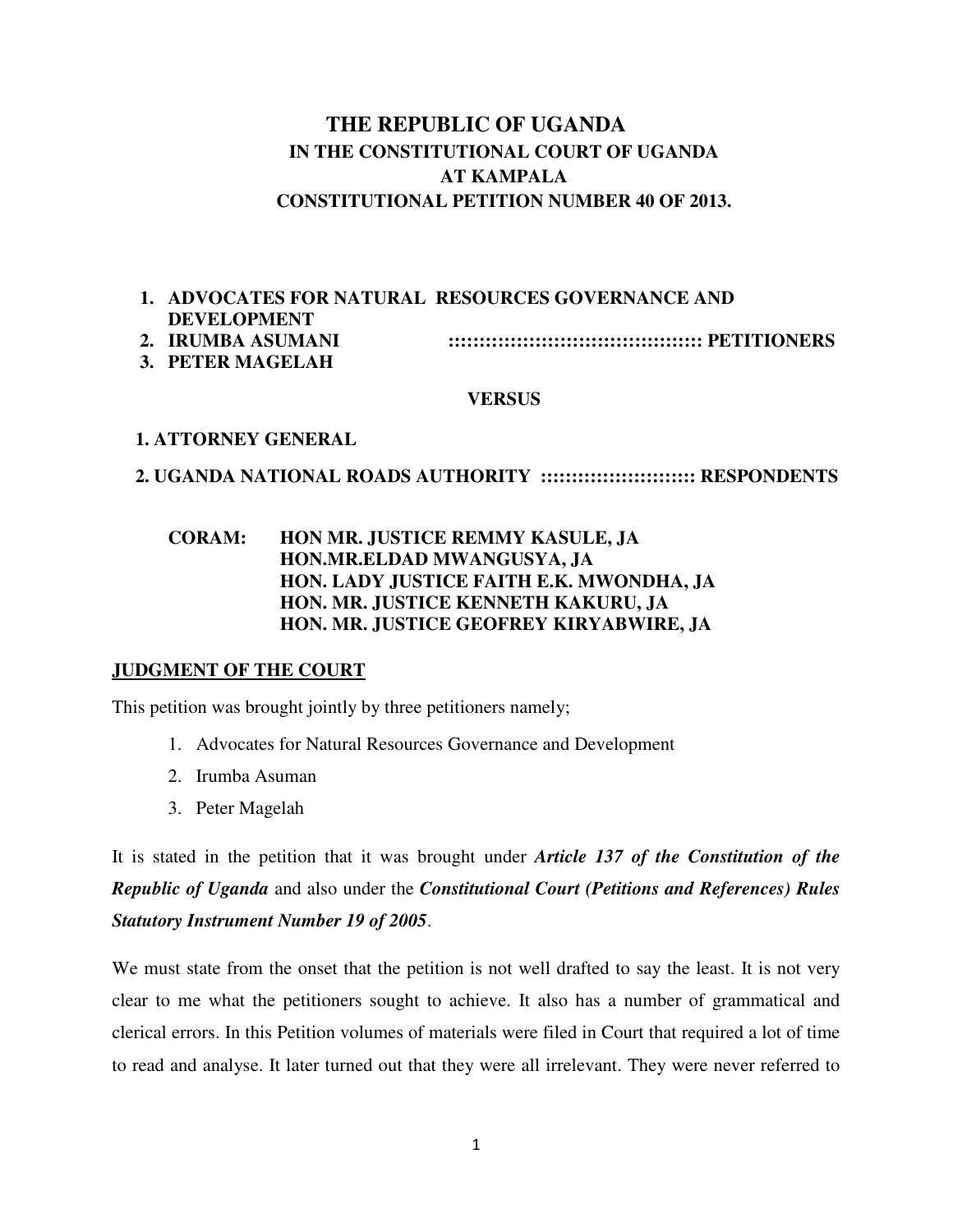in court by any of the Advocates. All I can say is that the advocates involved should have been more diligent.

The sub articles under which the petition was brought are not stated. We will assume it was brought under *Article 137(1) (2) (3) of the Constitution.* 

*Article 137(3)* stipulates as follows;

- *3.* "*A person who alleges that:*
- *a. An Act of parliament or any other law or anything in or done under the authority of any law or*
- *b. Any act or omission by any person or authority is inconsistent with or in contravention of a provision of this Constitution may petition the Constitutional Court for a declaration to that effect and for redress where appropriate."*

Where therefore, as in this case, the petitioners or any one of them is not a natural person, that petitioner in our view required to satisfy this court, that, that petitioner is a person within the meaning of Article 137. The petition describes the first petitioner in this petition as follows;

(1) *"That the first petitioner is a Non Governmental Organization duly registered under the laws of Uganda and is engaged in and carrying out independent public policy research and advocacy, capacity building and lobbying to ensure respect for human rights , development, good governance and transparency and accountability in Uganda's natural resource sector."*

The affidavit in support of the first petitioner's case is sworn by one Nyadoyi Esther and is dated 1<sup>st</sup> September 2012. The affidavit says nothing about the capacity of the first respondent to bring this petition. One would have expected to find attached thereon it's Non Governmental Organisation Registration Certificate and if a company limited by guarantee, its certificate of incorporation and registration. It cannot be ascertained from the petition and the accompanying affidavit whether or not the first respondent is a person capable of bringing this petition. We are alive to the fact that the capacity of the first respondent was not put in issue by any of the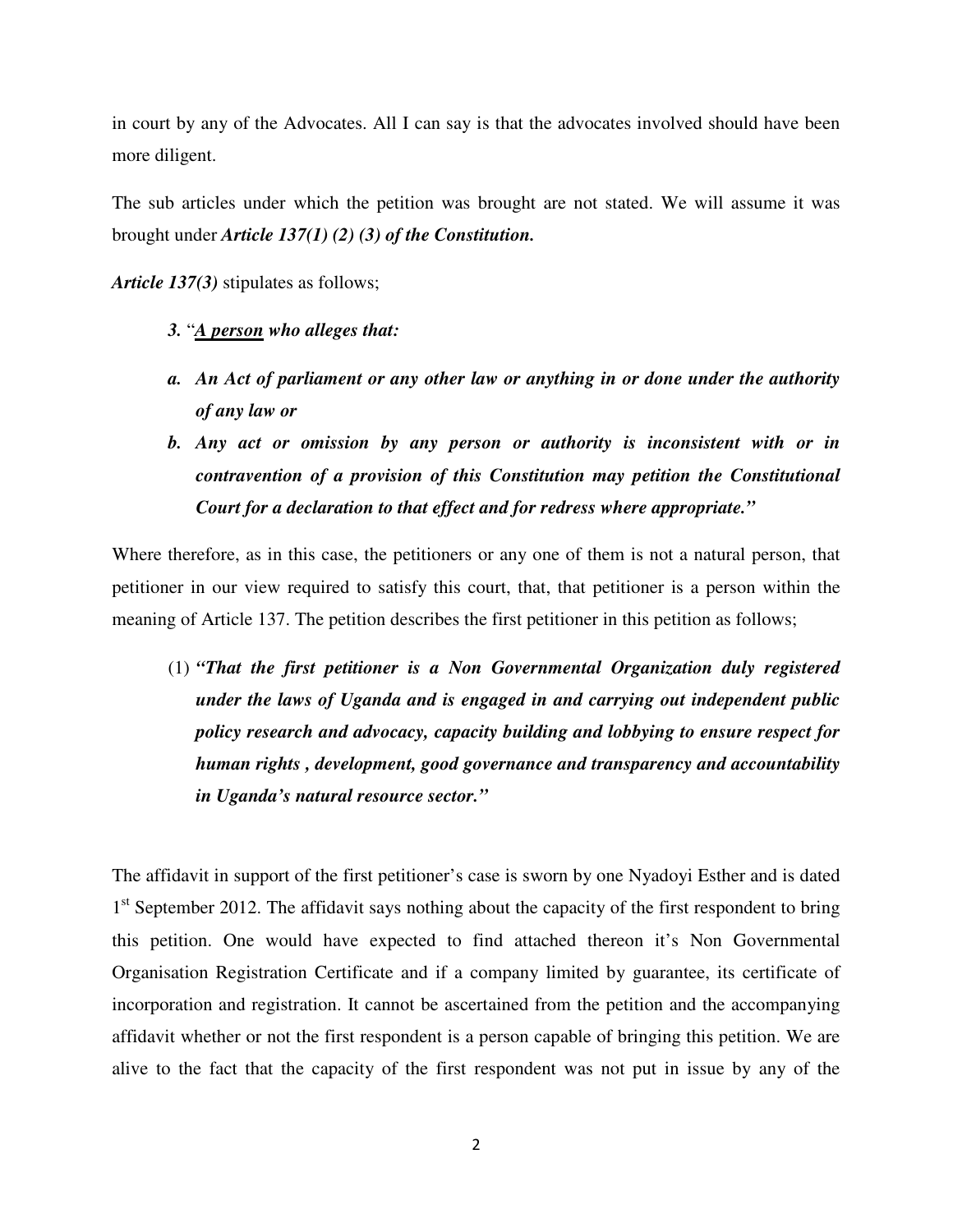respondents in their pleadings. However, that does not mean that the capacity of the first respondent is admitted or has been proved. That was incumbent upon the petitioner to prove.

We would follow the holding of the Court of Appeal in the *Management Committee of Rubaga Girls School vs. Bwogi Kanyerezi (Civil Application Number 34 of 1999)* in which lady *Justice A.E Mpagi- Bahigeine JA* (as she then was) stated as follows;

*"I think, I should first make a remark on the lack of an affidavit by the respondent though Mr. Masembe Kanyerezi did not seem keen to reply to it. That failure to file an affidavit in reply by the respondent means acceptance of the applicants' averments is a curious proposition. It is well stated that it is always for the applicant to make out his case and if he does not, his opponent need not file an affidavit at all. Even assuming that the affidavit of Mr. Bwengye and his clerk Mr. Kasujja are weak in making out the applicant's case still it would be impossible for me to say that any affidavit in reply or in answer would make out the applicants case for him."* 

The fact that the respondents did not challenge the capacity of the first petitioner to bring this petition does not mean that the capacity was proved. We find that the capacity of the first petitioner to bring this petition as a person has not been proved. We accordingly strike out the first petitioner as a party to this petition. This however, does not in any way affect the other petitioners or the petition itself.

The  $2<sup>nd</sup>$  petitioner contends that he is a person effected by the actions of the  $2<sup>nd</sup>$  respondent and seeks declarations to that effect.

The 3<sup>rd</sup> petitioner is a public interest lawyer and has brought this petition in public interest.

At the hearing of this petition, Mr. Francis Tumusiime appeared for the petitioners while Mr. George Kalemera, Senior State Attorney, appeared for the first respondent and Mrs. Olivia Kyalimpa Matovu appeared together with Mr. Martin Kakuru for the  $2<sup>nd</sup>$  respondent. At the commencement of the hearing, Mr. Tumusiime learned counsel for the petitioner with consent of the court withdrew grounds 13 and 14 of the petition:- Twelve grounds therefore remain.

The following issues were agreed upon by the parties with the consent of the court. They are;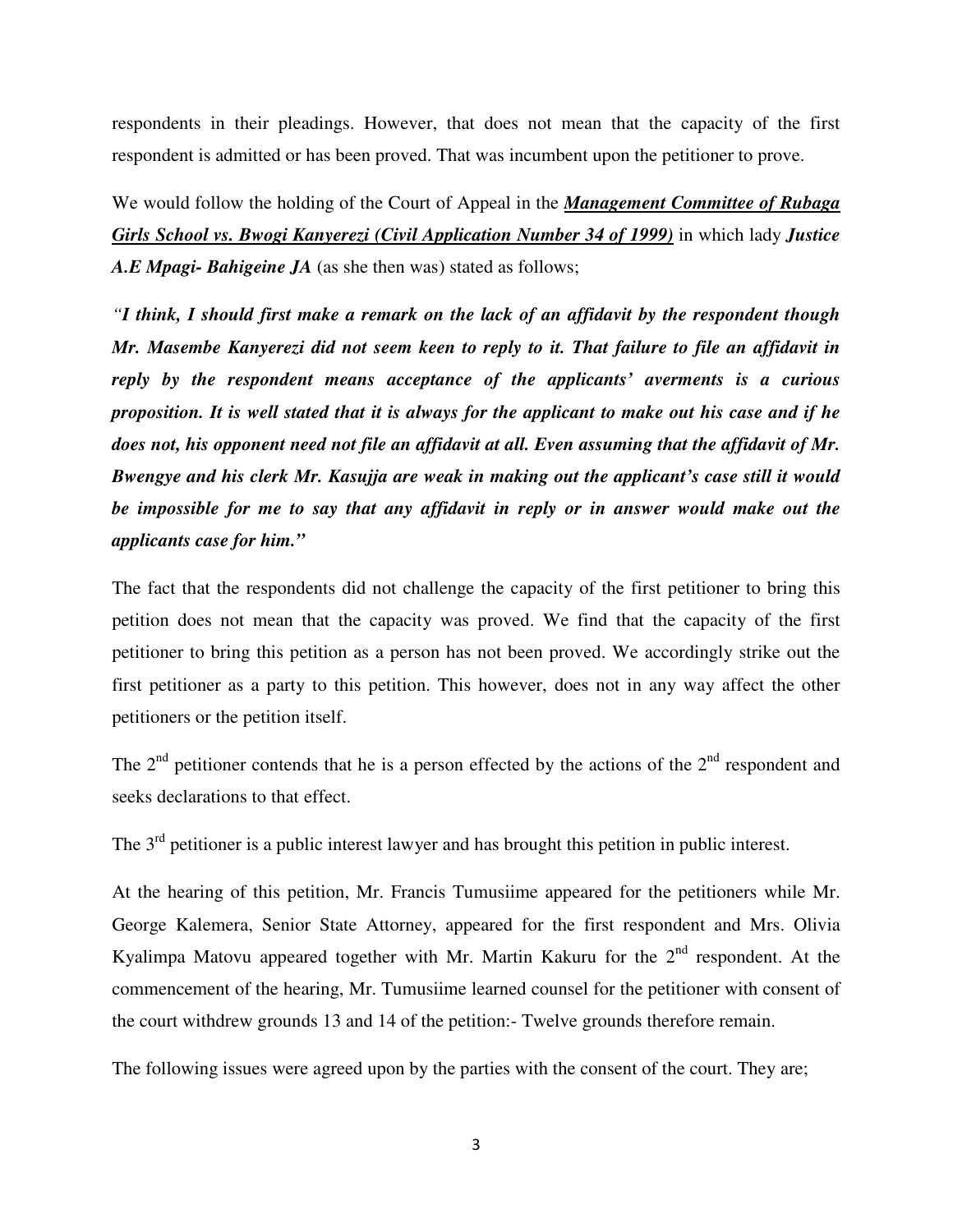- *1. Whether Section 7(1) of the Land Acquisition Act is inconsistent with Article 26 (2)(c) of the Constitution*
- *2. Whether the various acts of the 2nd respondent complained of in the petition violated the 2nd respondent's rights guaranteed under Article 26(2) c of the Constitution.*

The brief background to this petition as set out by the parties in their conferencing notes and oral submissions as is as follows;

That the Government of Uganda commissioned a project to upgrade the Hoima- Kaiso- Tonya road, Hoima District, in order to ease and facilitate the oil exploration and exploitation activities in the area. The project is being implemented by the  $2<sup>nd</sup>$  respondent, a Government agency. The process of upgrading the road, it seems, required or necessitated acquiring more land. The government then proceeded to compulsorily acquire land from the people affected by the project under the Land Acquisition Act. The  $2<sup>nd</sup>$  respondent is one of the people affected by the project. His main complaint is that his land situate at Kyeharo – Kabwoya was expropriated without prior prompt payment of compensation. He is not complaining in this petition about the value of the land as assessed or the quantum of the award.

The 2nd petitioner contends that the respondents' act of taking over and acquiring his land prior to payment of compensation was in contravention of his right as enshrined under *Article 26 of the Constitution.* 

The 2<sup>nd</sup> and 3<sup>rd</sup> petitioners contend that the respondent purported to act under *Section 7(1) of the Land Acquisition Act* which law they argue is inconsistent with **Article 26** of the Constitution and therefore null and void. For the respondents it was contended rather half heartedly that the impugned **Section 7(1) of the Land Acquisition Act** is still good law. That it is not in any way inconsistent with **Article 26** of the Constitution. Mr. Kalemera argued that the Constitution must be looked at as a whole and that no one Article of the Constitution ought to be interpreted in isolation of the rest of the Constitution. That in this regard court ought to take into account the fact that the right to property as set out under **Article 26** of the Constitution is not absolute. That it is subject to the limitations set out in *Article 43(2) (c)* of the Constitution and therefore, he went on to argue, *Section 7(1)* is one of the limitations envisaged under *Article 43(2) (c).* He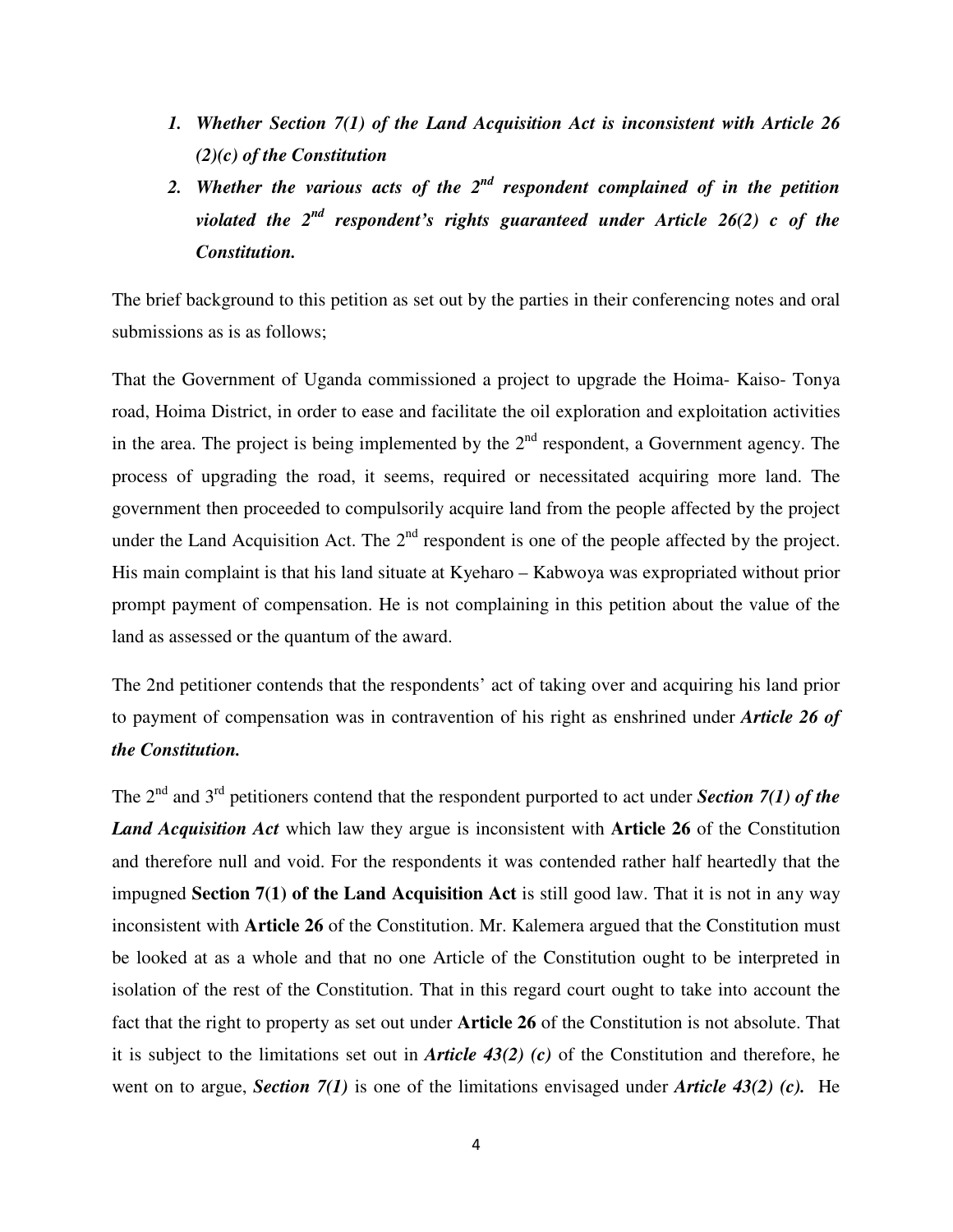contended that interpreting **Article 26** restrictively would hamper government projects. He also argued that land may be acquired by government in emergency situations that would render it practically impossible to strictly comply with the provisions of **Article 26** of the Constitution, to wit: - Prompt prior payment for land before it is compulsorily acquired by government.

We will not dwell on submissions made in respect of ground 2 above because the resolution of ground 1 will also determine ground 2.

The principles of Constitutional interpretation have long been established and followed by this court. We will only reproduce some of them here for emphasis not that they are in issue. We have reproduced them exactly as they were set out by this court in the case of *Advocates Coalition for Development and Environment and 40 others vs. Attorney General & another (Constitutional Petition Number 14 of 2011) (unreported,)* in that petition this court set out the said principles as follows:-

*"We consider the following to be the relevant principles of Constitutional interpretation on the matter before court.* 

- *1. The principles which govern the construction of statutes also apply to the construction of the constitutional provisions see the Republic Vs. Elman [1969] E.A 357* 
	- (i) *The widest construction possible in its context should be given according to the ordinary meaning of the words used and each general word should be held to extend to all auxiliary and subsidiary matters. In certain contexts, a liberal interpretation of the Constitutional may be called for*
	- (ii) *A constitutional provision containing a fundamental right is a permanent provision intended to cater for all times to come and therefore should be given a dynamic progressive and liberal flexible interpretation keeping in mind the ideals of the people and their social economic and political cultural values so as to extend fully the benefit of the right to those it is intended for: (South Dakota Vs. North Carolina 192, US 2681940 LED 448)*
	- (iii)*The entire Constitution has to be read together as an integrated whole and with no one particular provision destroying the other but rather each sustaining*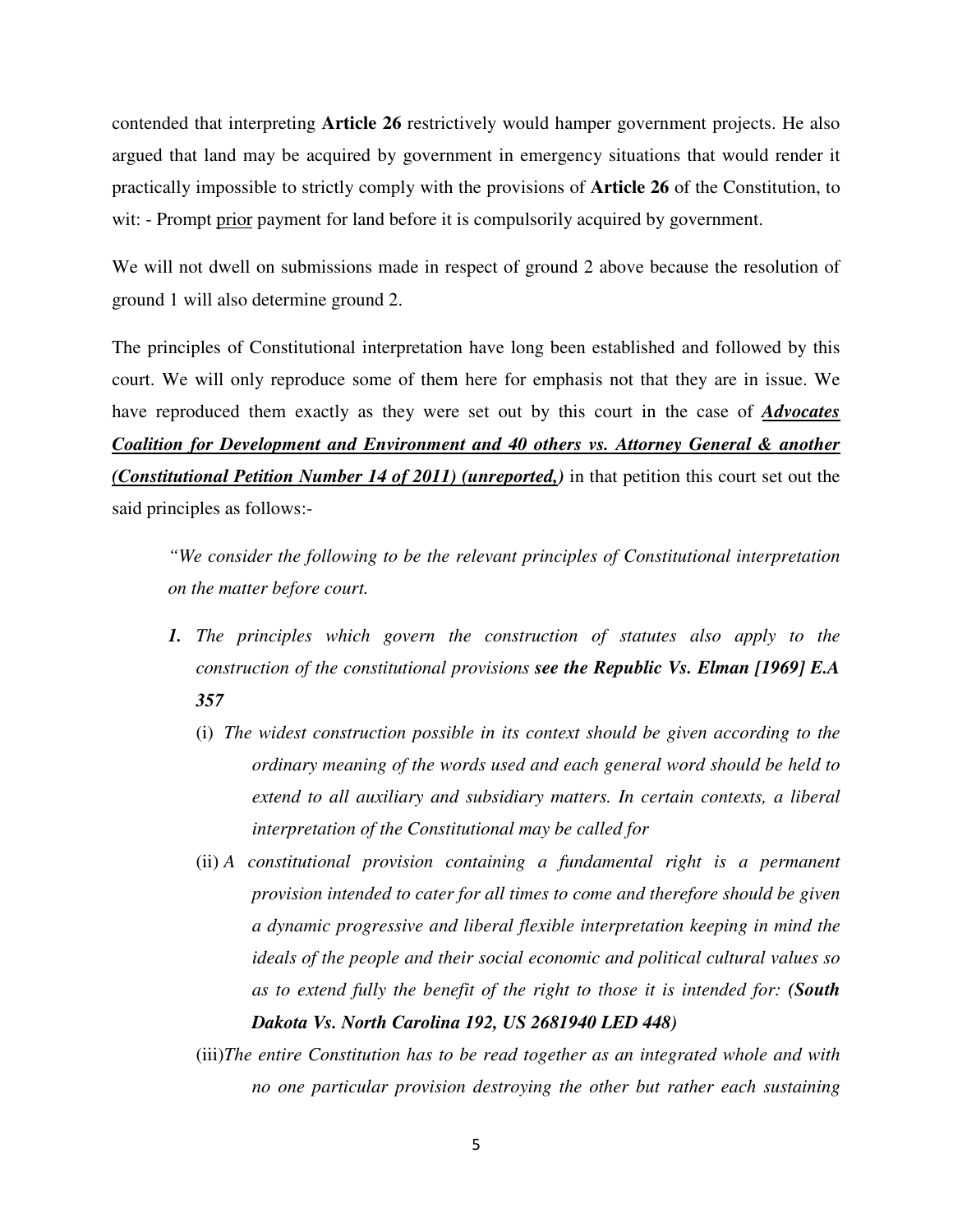*the other. This is the rule of harmony, completeness and exhaustiveness, the rule of paramouncy of the written Constitution(Paul K. Semwogerere & 2 others Vs. Attorney General Supreme Court Constitutional Appeal Number 1 of 2002)* 

- (iv)*No one provision of the Constitution is to be segregated from the others and be considered alone but all provisions bearing upon a particular subject are to be brought into view and be interpreted as to effectuate a greater purpose of the instrument.*
- (v) *Judicial power is derived from the people and shall be exercised by the courts established under the Constitution in the name of the people and in conformity with the law and with the values, norms and aspirations of the people and courts shall administer substantive Justice without undue regard to technicalities (Article 126 (1) and (2) (e) of the Constitution of Uganda 1995)*
- (vi)*The Constitution is the Supreme law of the land and forms the standard upon which all other laws are judged. Any law that is inconsistent or in contravention of the Constitution is null and void to the extent of that inconsistency Article 2 (1) and (2) of the Uganda Constitution 1995*
- (vii) *Fundamental rights and freedoms guaranteed under the Constitution are to be interpreted having general regard to evolving standards of human dignity. See the case of Uganda Law Society Vs. Attorney General ;Constitutional Petition Number 18 of 2005"*

Bearing the above principles in mind, we now proceed to determine the issues as framed.

The impugned *Section 7(1) of the Land Acquisition Act cap 226* stipulates as follows;

#### **"***7(1)* **Taking possession**

*Where a declaration has been published in respect of any land, the assessment officer shall take possession of the land as soon as he or she has made his or her award under Section 6; except that he or she may take possession at any time after the publication of*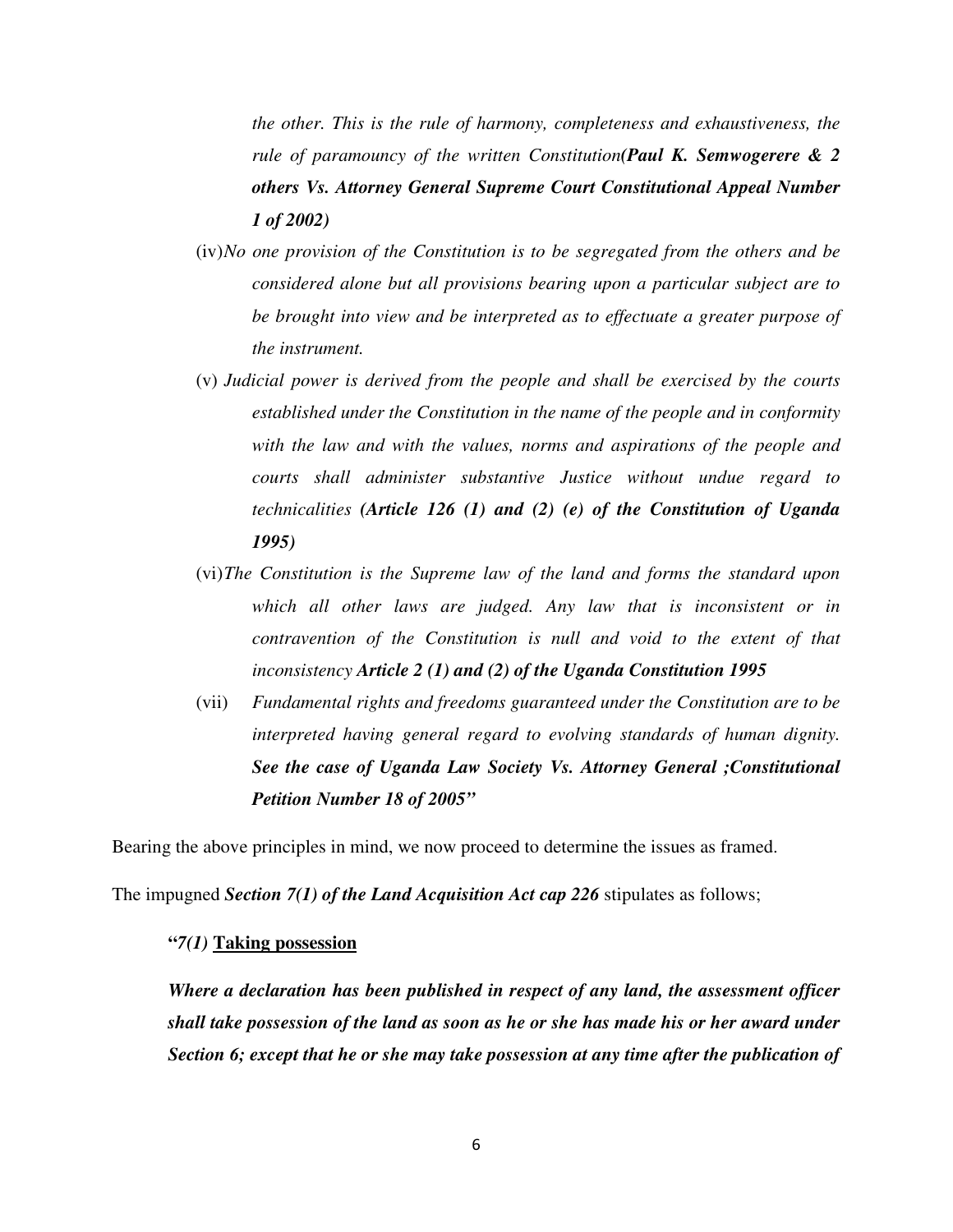# *the declaration if the Minister certifies that it is in the public interest for him or her to do so"*

The Land Acquisition Act commenced on the  $2<sup>nd</sup>$  July 1965, thirty years before the coming into force of the current Constitution. It therefore falls under the provisions of *Articles 274* of the Constitution which relates to "existing law". *Article 274* stipulates as follows;

*1. "Subject to the provisions of this Article , the operation of the existing law after the coming into force of this Constitution shall not be affected by the coming into force of this Constitution but the existing law shall be construed with such a modification , adaptations, qualifications and exceptions as may be necessary to bring it into conformity with this Constitution"* 

Since the Land Acquisition Act pre-dates the 1995 Constitution, it ought in my view to be construed in conformity with the Constitution. The Land Acquisition Act as already noted came into force on 2nd July 1965. It was therefore enacted under the 1962 independence Constitution. Under that Constitution, *Article 22* thereof provided as follows;

- **22(1) "No property of any description shall be compulsorily taken possession of, and no interest in or right over property of any description shall be compulsorily acquired, except where the following conditions are satisfied that is to say**;
	- *a) The taking of possession or acquisition is necessary in the interest of defence, public safety, public order, public morality, public health, town and country planning or the development or utilisation of any property in such a manner as to promote the public benefit; and*
	- *b) the necessity therefor is such as to afford reasonable justification for the causing of any hardship that may result to any person having an interest in or right over the property; and*
	- **c)** *provision is made by a law applicable to that taking of possession or acquisition,*
	- *(i) for the prompt payment of adequate compensation";*

The Article goes on, but I will stop here since the rest of the provisions do no concern this petition. This Article was reproduced in 1966 interim Constitution. It was again reproduced word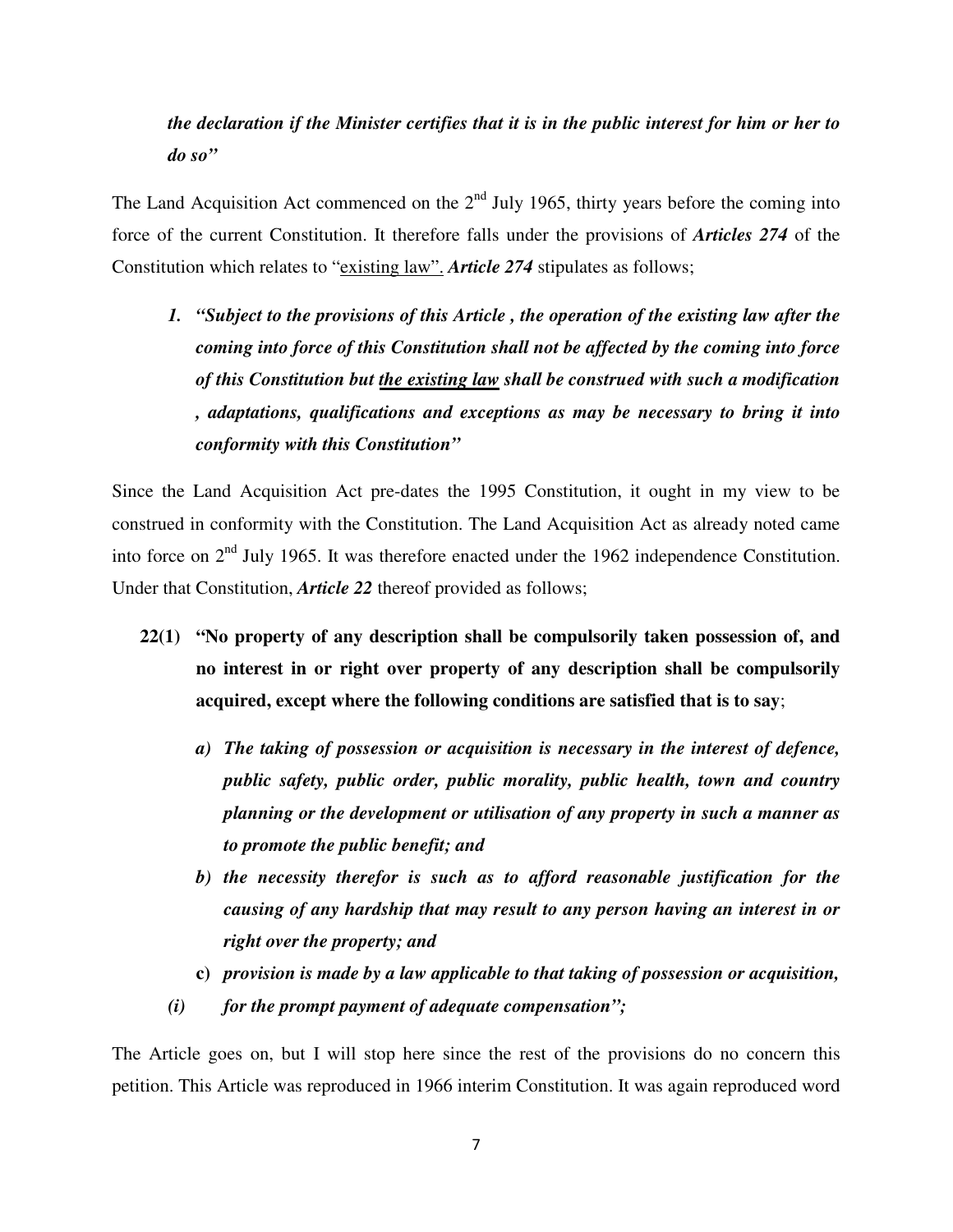by word as *Article 13 of the 1967 Republican Constitution.* However, it was substantially changed in *Article 26 of the 1995 Constitutio***n** which now provides as follows;

*"26. Protection from deprivation of property.* 

*(1) Every person has a right to own property either individually or in association with others.* 

- *(2) No person shall be compulsorily deprived of property or any interest in or right over property of any description except where the following conditions are satisfied-*
- *a) the taking of possession or acquisition is necessary for public use or in the interest of defence, public safety, public order, public morality or public health; and*
- *b) the compulsory taking of possession or acquisition of property is made under a law which makes provisions for-* 
	- (i) *prompt payment of fair and adequate compensation, prior to the taking of possession or acquisition of the property; and*
	- (ii) *a right of access to a court of law by any person who has an interest or a right over the property."*

Clearly the 1995 Constitution departs from the earlier Constitutions in respect of right to property and specifically on the powers of government to acquire land compulsorily. The 1995 Constitution is very restrictive in this regard, it specifically provides for prior payment of compensation before taking possession or acquisition.

We are inclined to think that this apparent modification of the right to property in the 1995 Constitution was guided by the preamble to the Constitution itself which provides as follows;

#### **"***WE THE PEOPLE OF UGANDA:*

*RECALLING our history which has been characterised by political and Constitutional instability;* 

 *RECOGNIZING our struggles against the forces of tyranny, oppression and exploitation;*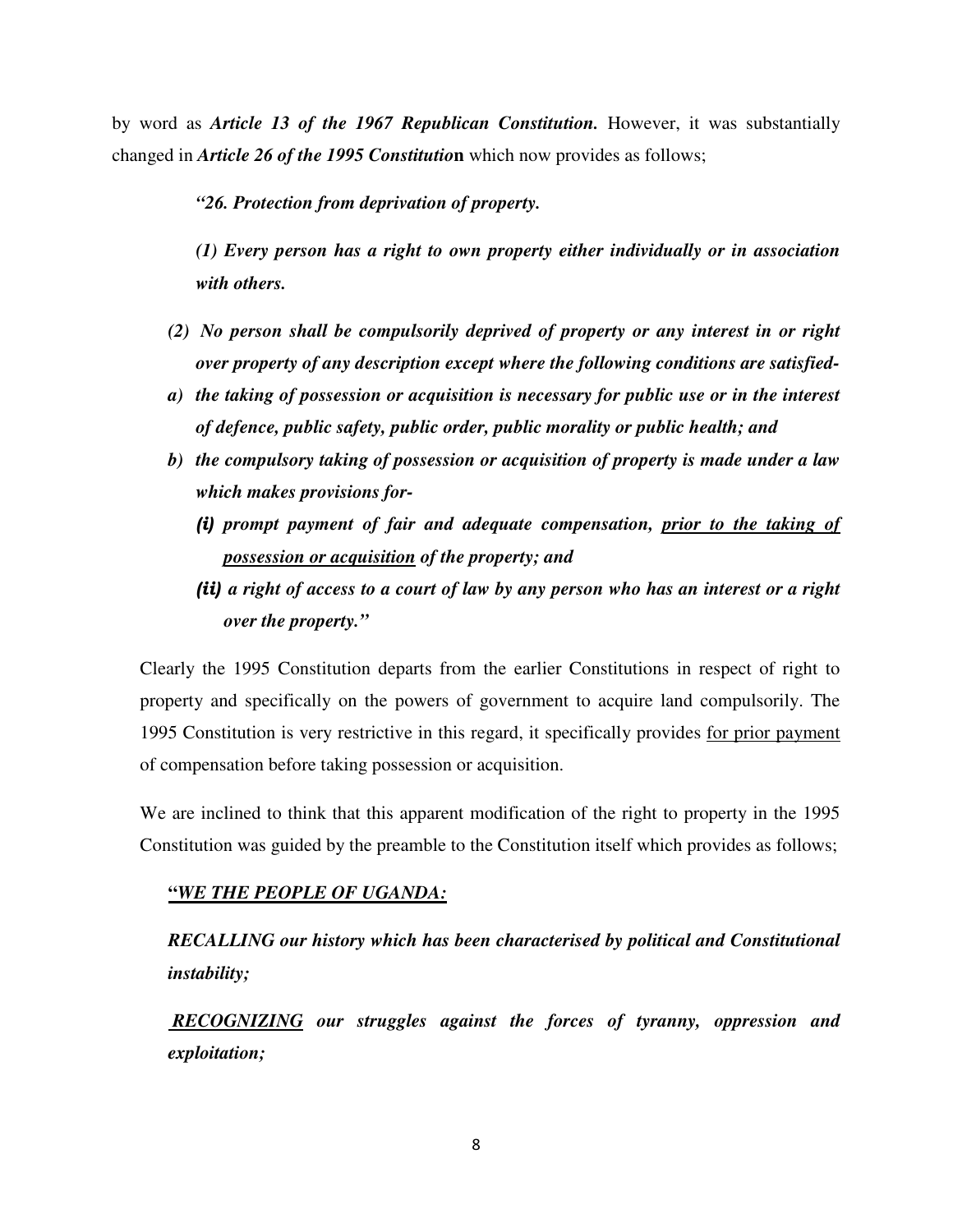*COMMITTED to building a better future by establishing a social economic and political order through a popular and durable national Constitution based on the principles of unity, peace , equality, democracy , freedom, social Justice and progress;"* 

The history of this country was characterized by compulsory acquisition of property without prior payment of compensation. Most notably compulsory acquisition by government of properties belonging to the Kabaka of Buganda and the government of Buganda in 1965 to 1966, the nationalization of foreign companies in 1969 in what came to be known as The Nakivubo Pronouncements and the expropriation of Asians (citizens and non citizens) properties in 1972 to 1973 by the military government at the time. I am inclined to think that in **Article 26(2)**, the Constitution intended to put that history to rest and to firmly assert the people's rights to property.

The 1995 Constitution first and foremost limits the instances in which property can be compulsorily acquired by government, to the following;

- a) Public use
- b) In the interest of defence
- c) Public safety
- d) Public order
- e) Public morality
- f) Public health

In every such instance where government acquires or takes possession of any persons property such an act has to be made in a law which provides for*,*

# *"Prompt payment of fair and adequate compensation; prior to the taking of possession or acquisition of property"*

In this case it is common ground that the government indeed has taken over the second respondent's property under *Statutory Instrument Number 5 of 2013, The Land Acquisition (Hoima- Kaiso -Tonya road) Instrument* issued under *Section 3 of the Land Acquisition Act Cap 226*, and dated 8<sup>th</sup> February 2013.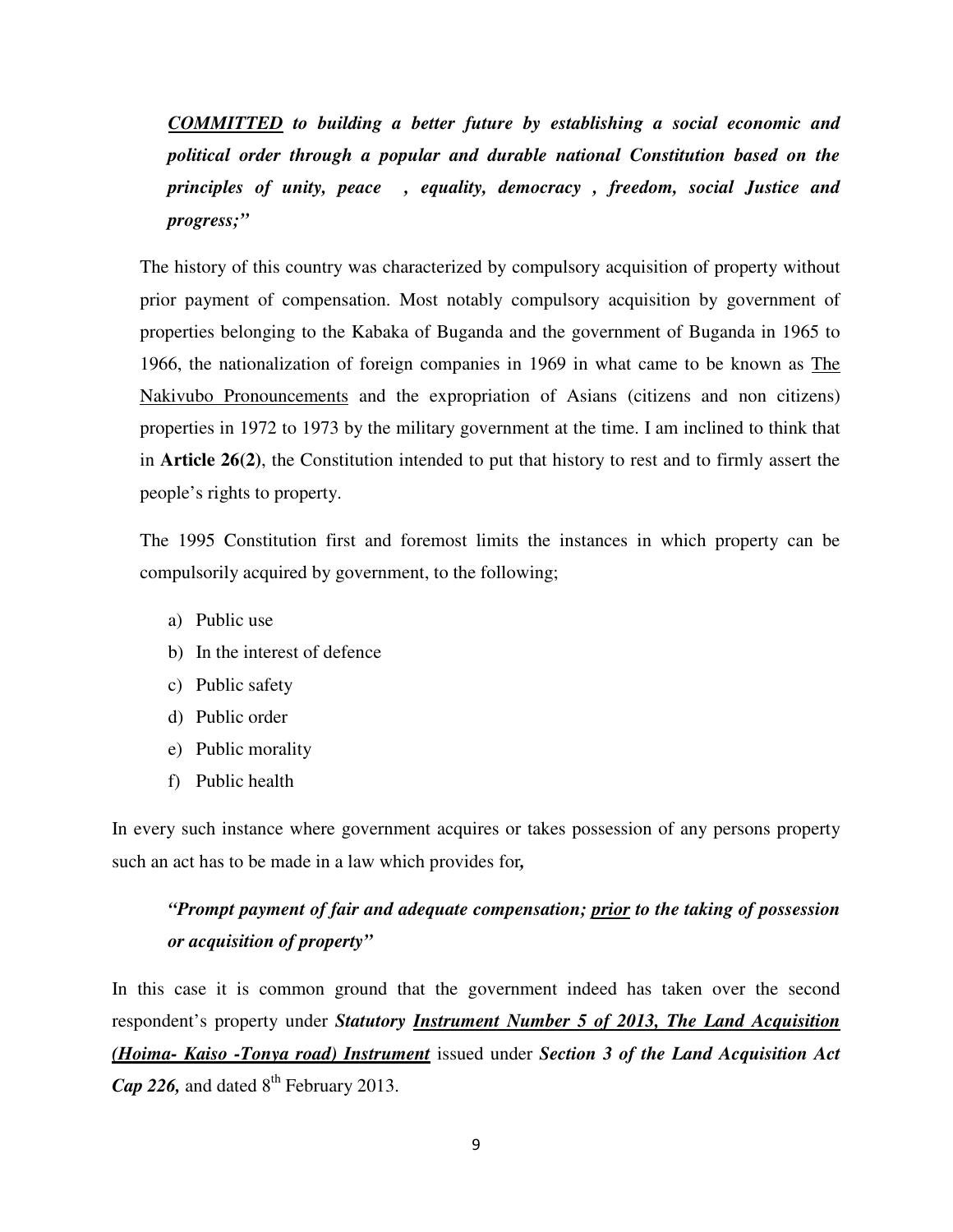The issue in this petition is whether **Section 7 (1)** of the Land Acquisition Act Cap 226 is a law that is in conformity with **Article 26(2)** of the Constitution. We have already set out the provisions of **Section 7(1)** of the Land Acquisition Act above. Clearly that Section does not provide anywhere for prior payment of compensation before government takes possession or before it acquires any person's property.

To that extent therefore i find that **Section 7(1)** of Land Acquisition Act Cap 226 is inconsistent with and contravenes **Article 26 (2) (b)** of the Constitution.

We do not think however that this means that **Section 7(1)** of the Land Acquisition Act ceases to exist. In my view, the impugned Section is saved as an existing law under **Article 274** of the Constitution which i have already set out above. The requirement under that Article is that the laws that pre-date the 1995 Constitution ought to be construed with such modifications, adaptations, qualifications and exceptions as may be necessary to bring them into conformity with the Constitution.

The Constitution clearly envisages that existing laws would in one way or the other be inconsistent with its provisions. It is therefore not necessary that every time a law is found to be inconsistent with the Constitution, recourse is made to this court. Some of the inconsistencies such as the impugned **Section 7 (1) of the Land Acquisition Act** are too obvious and require no interpretation by this court. The purpose of **Article 274** of the Constitution was to avoid a situation where each and every provision of the old laws, those that pre-date the 1995 Constitution, found to be inconsistent with the Constitution had to end up in this court, for interpretation and for declarations to that effect. All courts of law have the power to do that. To enforce and put into effect **Article 274** of the Constitution. This court has applied the provisions of **Article 274** in the case of *Pyarali Abdu Rassaul Ismail vs. Adrian Sibo; Constitutional Petition Number 9 of 1997.* 

In that petition each of the five Justices of this Court wrote a separate Judgment, all in agreement as to the result of the petition. We will only reproduce here excerpts from the Judgment of BERKO, JA which summed up the petition and orders as follows;

*"At the trial one of the issues framed for determination was:- "Whether the Expropriated Properties Act , Act 9 1982 to the extent that it nullifies the sale of the*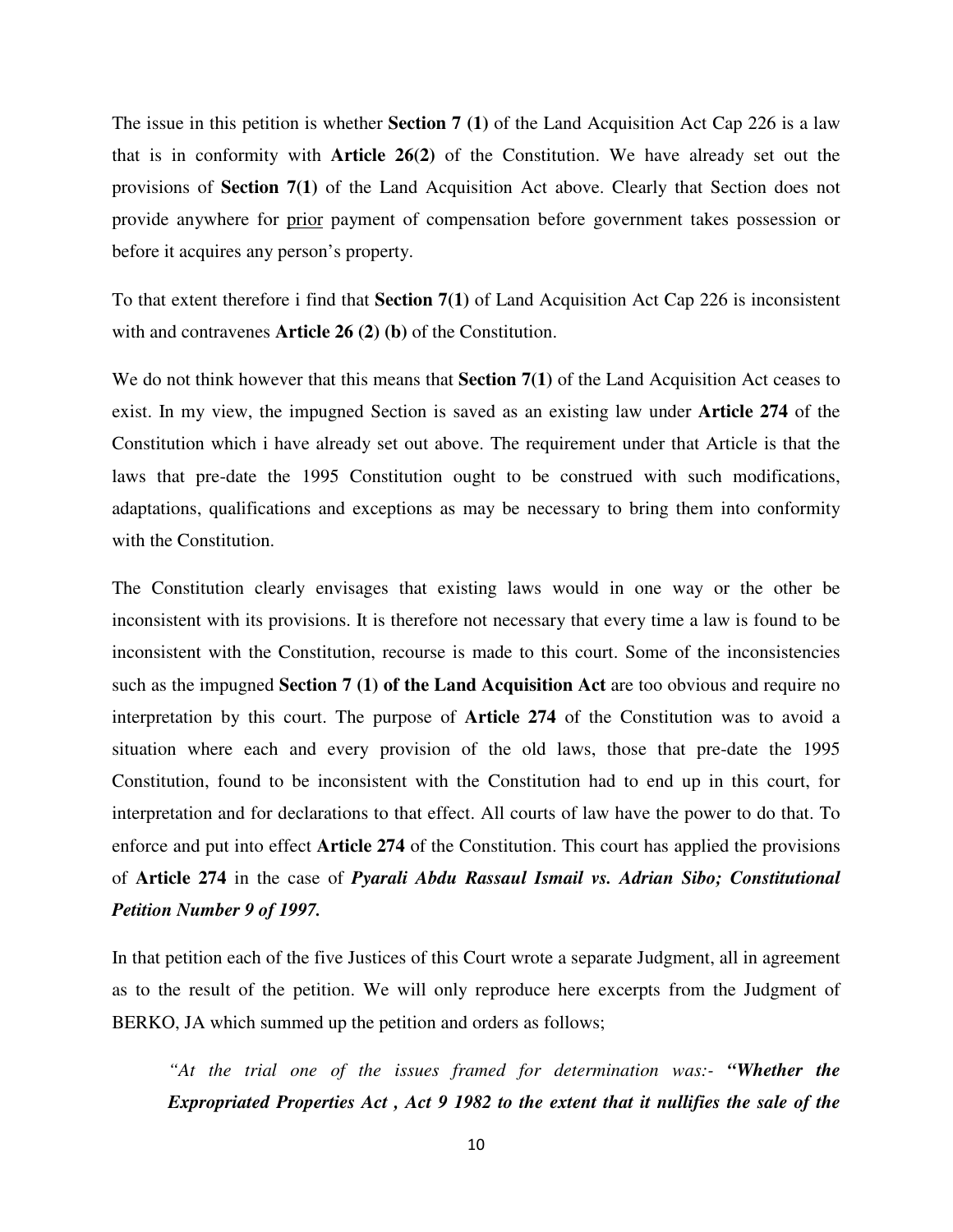*suit property to the defendant and accordingly deprives him of his proprietary interest therein contravenes the Constitution of the Republic of Uganda and is thereby null and void."* 

*It was that issue which was referred to this court, the matter raised there in seems to be that the nullification of sales and purchases or dealings of expropriated properties under Act 9 of 1982 return the expropriated properties to their original owners. The objective of the Act was to correct the historical wrong that was done to the Asian community in Uganda by the infamous Military Regime and in a way to prevent the endless mischief or injury .Under the Constitution of 1967 and 1995 the people who purchased expropriated properties and have to lose them under the Act are entitled to fair adequate and prompt compensation. Mr. Lule who appeared for the respondent concedes that the Expropriated Properties Act 9 of 1982 complied with all the Constitutional requirements that deprivation of property must be accompanied by compensation. His complaint however is that though the Act provides for compensation, it didn't provide for reasonable compensation as required under the 1967 Constitution or for prompt fair and adequate compensation under the 1995 Constitution and to that extent the Act is unconstitutional. I do not subscribe to this view since the act complies with the Constitutional requirement that deprivation of property under the article must be accompanied by compensation then it cannot be said to be inconsistent with the Constitution, the question whether the compensation provided for is prompt, fair and adequate is a matter for enforcement of a right under the Constitution that can be dealt with by any competent court.* 

*That is not a matter for interpretation of the Constitution and therefore does not belong to this court".* 

The above decision requires no further explanation. Suffice it to say that every court, tribunal or administrative body is required to apply and enforce the provisions of *Article 274* which was *Article 273* before the amendment of the Constitution. His Lordship Justice Egonda -Ntende (J) (as he was then) did exactly that in the case of *Osotraco Limited Vs Attorney General: High Court Civil Suit Number 1380 of 1996 in his Judgment dated 20th March 2002*.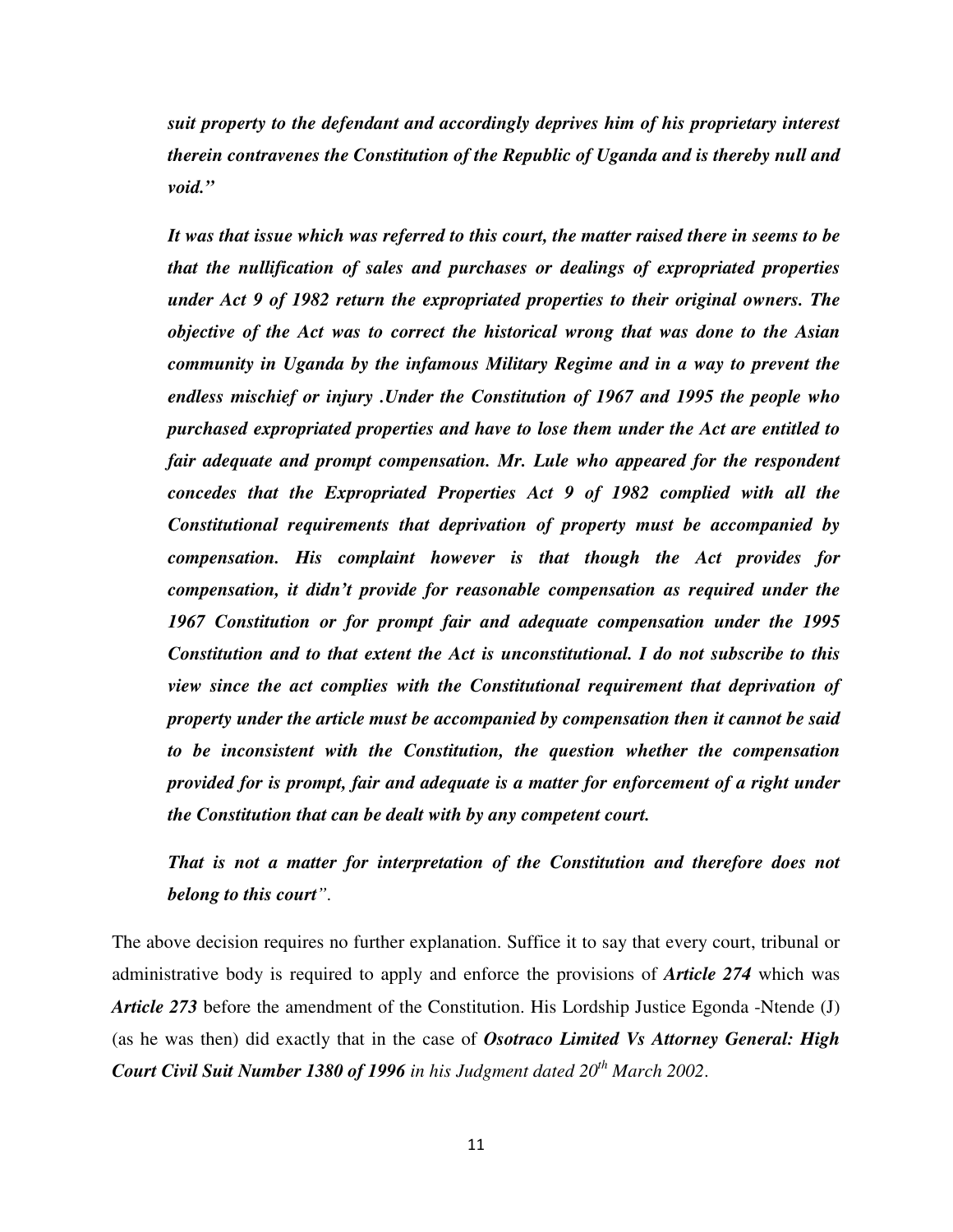This ground breaking Judgment was unanimously upheld by the *Court of Appeal in Court of Appeal Civil Appeal Number 32 of 2002 Attorney General vs. Osotraco Limited* in which the Court of Appeal observed as follows;

 *"This Court has applied Article 273 in a number of cases. In Pyarali Abdu Rassaul Ismail versus Adrian Sibo; (Constitutional Petition No. 9 of 1997), this court directed the trial Judge to construe and modify Section 11(4) 9(b) of the Expropriated Properties Act No. 9 of 1982 which was prescribing unfair and inadequate compensation for compulsorily acquired property. Section 11(4) (b) was adapted and qualified so as to conform to article 26 (2) (b) (1) of the Constitution providing for prompt payment of fair and adequate compensation for the property. The matter had been referred to the Constitutional Court under article 137 (5). This course of action was found not to have been necessary. The Judge should have moved under article 273 without wasting any time and applied the Constitutional provisions."* 

We agree entirely with that decision that the object of **Article 274** was to allow courts and other judicial bodies to construe the old laws that predate the 1995 Constitution in conformity with it. The petitioner in this matter should have filed a suit in any competent court and requested that court to construe **Section 7(1)** of the Land Acquisition Act in such a way as to bring it into conformity with the Constitution as provided for under **Article 274**. This would have simply required court to read into that Section, the phrase "prior payment".

Be that as it may, since the matter is before this court, we are required to resolve it. We clarify that both the  $2<sup>nd</sup>$  and  $3<sup>rd</sup>$  petitioners are not seeking compensation or enforcement of any orders in this petition. All the orders sought in this petition are declaratory. Any parties or other persons effected by the actions of the respondents are at liberty to seek redress from a competent court under **Article 50** of the constitution or any other relevant law.

Although the  $2<sup>nd</sup>$  petitioner was aggrieved by the actions of the respondents as complained of in the petition, nonetheless as already noted, he only sought declaratory orders. The third petitioner on the other hand is petitioning in the cause of public interest. Clearly therefore this petition was brought in public interest.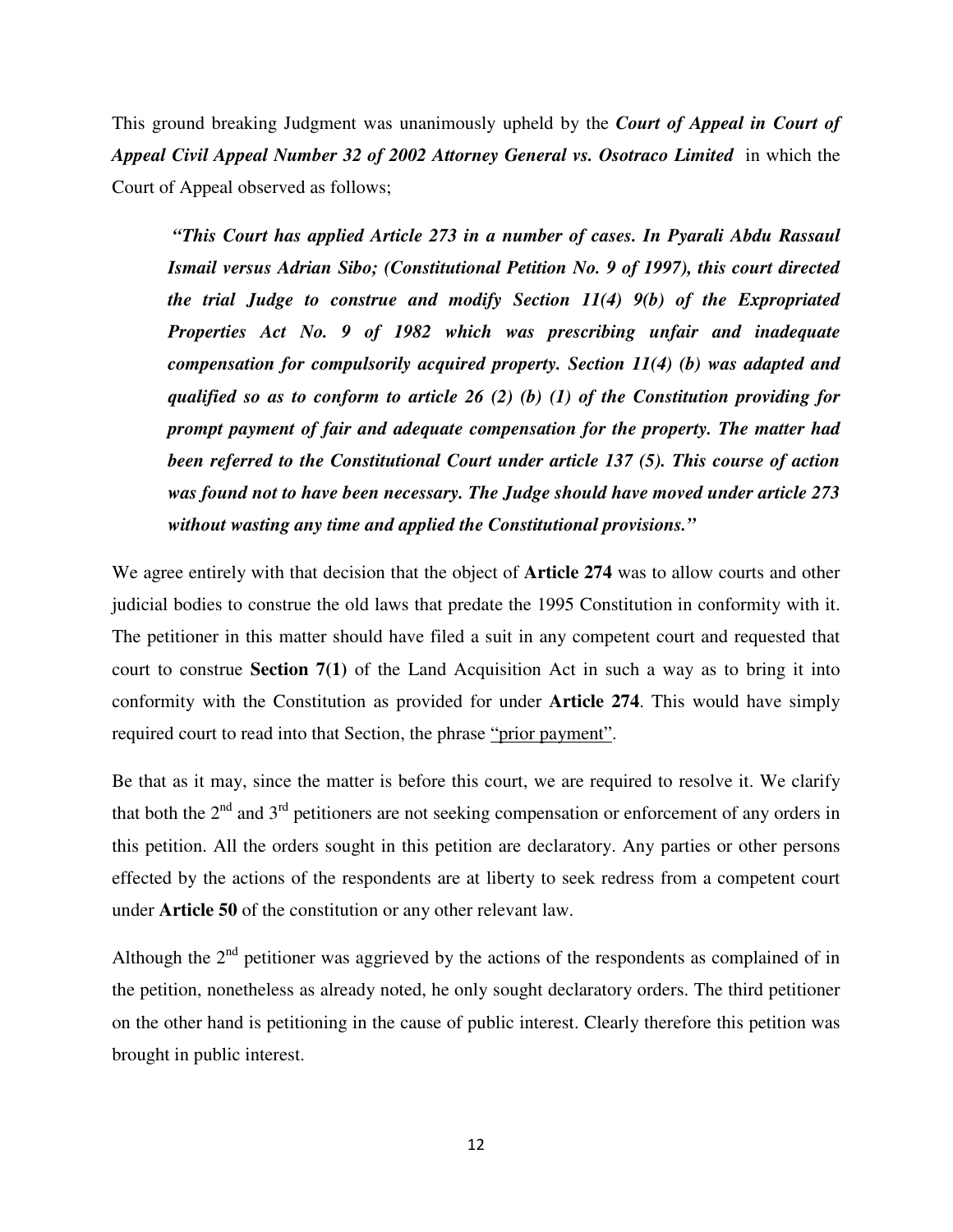As to costs, a practice has evolved in this and other courts that parties who seek to enforce in courts of law fundamental human rights enshrined in the bill of rights in this country's Constitution should not seek legal costs. This is a good practice that was adopted in this very petition.

The rationale for this is that no one should be seen to be profiting from a matter in which he or she has no interest beyond that of other members of the public.

Secondly in every constitutional petition or reference, the Attorney General is a statutory respondent, representing a Government elected by the people. Whenever costs are awarded against the Attorney General they are paid out of public funds. A person who brings a public interest action would then be requiring the same public to pay him or her costs. In the event that a public interest petitioner or litigant is unsuccessful and is condemned to pay costs, that too would be unfair. One individual would be have to pay costs in a matter that he or she has no interest beyond that of the other members of the public. This would create a chilling effect and stifle the enforcement of rights and the growth of constitutionalism.

**Articles 50** and **137** of the Constitution threw open Court doors for public interest litigation. The courts ought not to close them by condemning parties to costs except where circumstances dictate that a Court in the exercise of its discretion awards costs to a party against another for the sake of advancing the cause of Justice. In our humble view awarding costs in public interest litigation would be against the spirit of the Constitution as enshrined in **Articles 50, 126** and **137**.

Even in some matters where litigants have had personal interest courts have declined to grant costs on account of the public interest of the matter.

This issue of costs was discussed by the Supreme court in **Presidential Election Petition No. 1 of 2001, Col (RTD) Besigye Kizza versus Museveni Yoweri Kaguta and Electoral Commission**, where it was unanimously agreed that each party bears its own costs.

In that petition Odoki (CJ) (as he then was) stated as follows:

*"It is well settled that costs follow the event unless the court orders otherwise for good reason. The discretion accorded to the court to deny a successful party costs of litigation must be exercised judicially and for good cause. Costs are an indemnity to*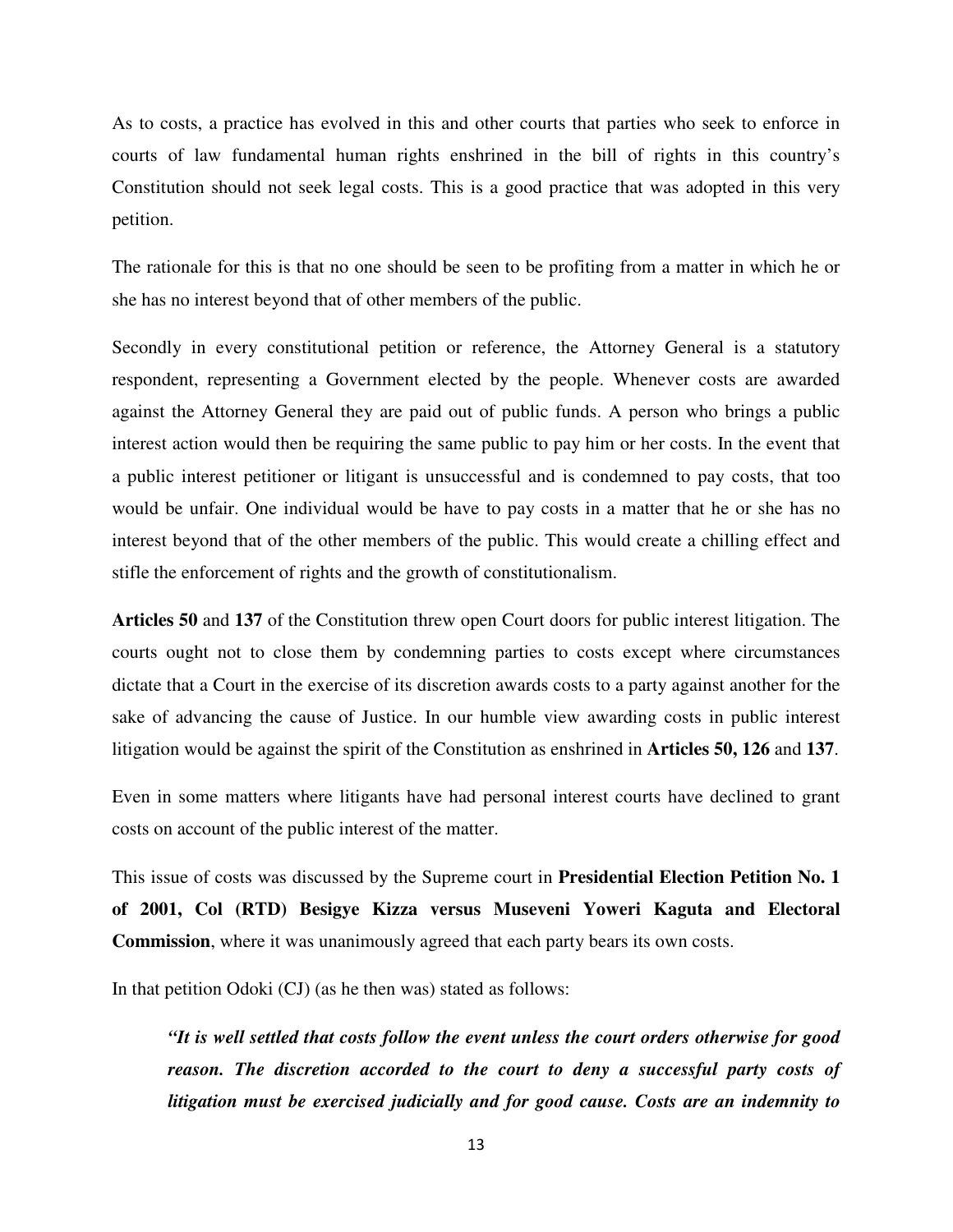*compensate the successful litigant the expenses incurred during the litigation. Costs are not intended to be punitive but a successful litigant may be deprived of his costs only in exceptional circumstances. See Wambugu vs. Public Service Commission [1972 {E.A. 296)].* 

*In awarding costs, the courts must balance the principle that justice must take its course by compensating the successful litigant against the principle of not raging poor litigants from accessing justice through award of exorbitant costs.* 

*In the present petition, I am of the considered opinion that the interest of justice require that the Court exercise its discretion not to award the costs to the Respondents. I agree with Mr. Balikuddembe that this was a historic and unprecedented case in which a presidential candidate who is a serving President was taken to court to challenge his election. The petition raises important legal issues, which are crucial to the political and constitutional development of the country. In a sense, it can be looked at as public interest litigation. It promotes culture of peaceful resolution of disputes.......* 

*In several cases of significant political and constitutional nature, this Court has ordered each party to bear its own costs. This was done in the case of Prince J. Mpuga Rukidi v Prince Solomon Iguru and others – C.A. 18/94 (SC) where right of the King of Bunyoro to succeed to the throne was unsuccessfully challenged. In the case of Attorney General vs. Major Gen. David Tinyefuza, 51. App. No. 1 of 1997 (SC) the court agreed that each party bears their costs.* 

Hon. Justice A. Karokora (JSC) had this to say:

*"In order to encourage people like the petitioner to come to court and help in the development of our legal, historical and Constitutional development in Uganda such people should be encouraged. Costs should not be awarded by way of penalizing them so that they should get scared from coming to Court"* 

And Justice Mulenga (JSC) held as follows: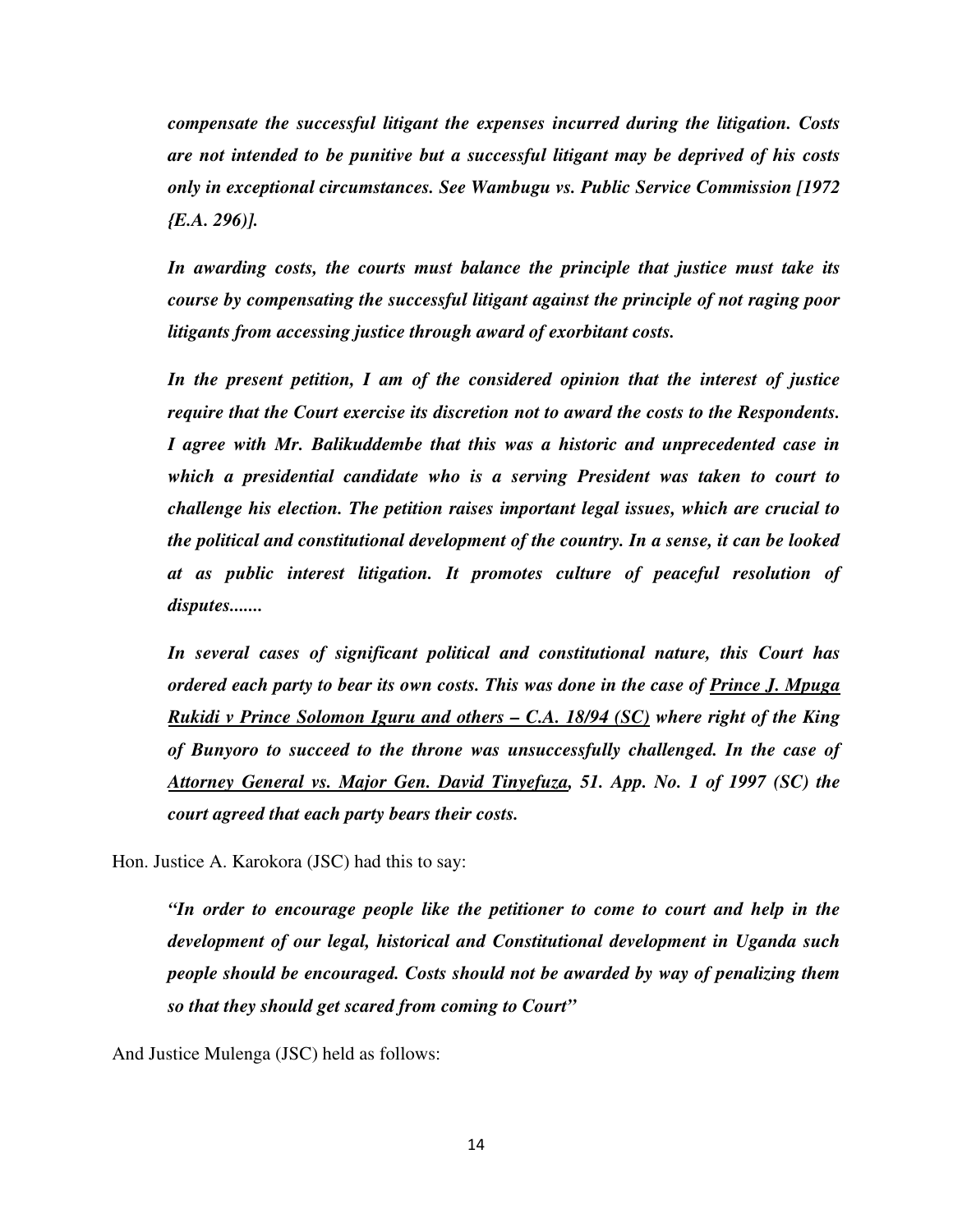*"In the case of Major Gen. D. Tinyefuza Constitutional Appeal No. 1 of 1997 (SCU) (unreported) this court ordered each party to bear its costs although the appeal was dismissed. The court reasons for doing so, were that in order to encourage constitutional litigation parties who go to court should not be saddled with the opposite party's costs if they lose. If potential litigants know that they would face prohibitive costs of litigation, they would think twice before taking constitutional issues to court. Such discouragement would have adverse effect on development of the exercise of the court's jurisdiction of judicial-review of the conduct of authorities or individuals, which are unconstitutional. It would also stifle the growth of our Constitutional jurisprudence. The culture of constitutionalism should be nurtured, not stunted in this Country, which prohibitive litigation costs would do if left to grow unchecked. I agree with the principles in the decision. In my view they should equally apply to the instant Petition".* 

The above is the correct proposition of the law in this regard and in our view it ought to be respected and followed.

Wherein public interest petitions cases and costs are awarded, the actual amounts taxed and allowed should be nominal in respect of professional fees, the rest should simply be awarded only in respect of disbursements.

This petition therefore succeeds. In the result we make the following declarations.

- 1. That **Section 7(1)** of the Land Acquisition Act is hereby nullified to the extent of its inconsistency with **Article 26(2)** of the Constitution. That is to say, to the extent that it does not provide for prior payment of compensation, before government compulsorily acquires or takes possession of any person's property.
- 2. It is hereby declared that, the acts of the  $2<sup>nd</sup>$  respondent complained of in the petition, to wit:-taking possession of the  $2<sup>nd</sup>$  respondents land prior to payment of compensation contravened his right to property as enshrined in **Article 26(2)** of the 1995 Constitution.
- 3. No order is made as to costs.

Dated at Kampala this.....**08th** ....day of **...November....2013**.